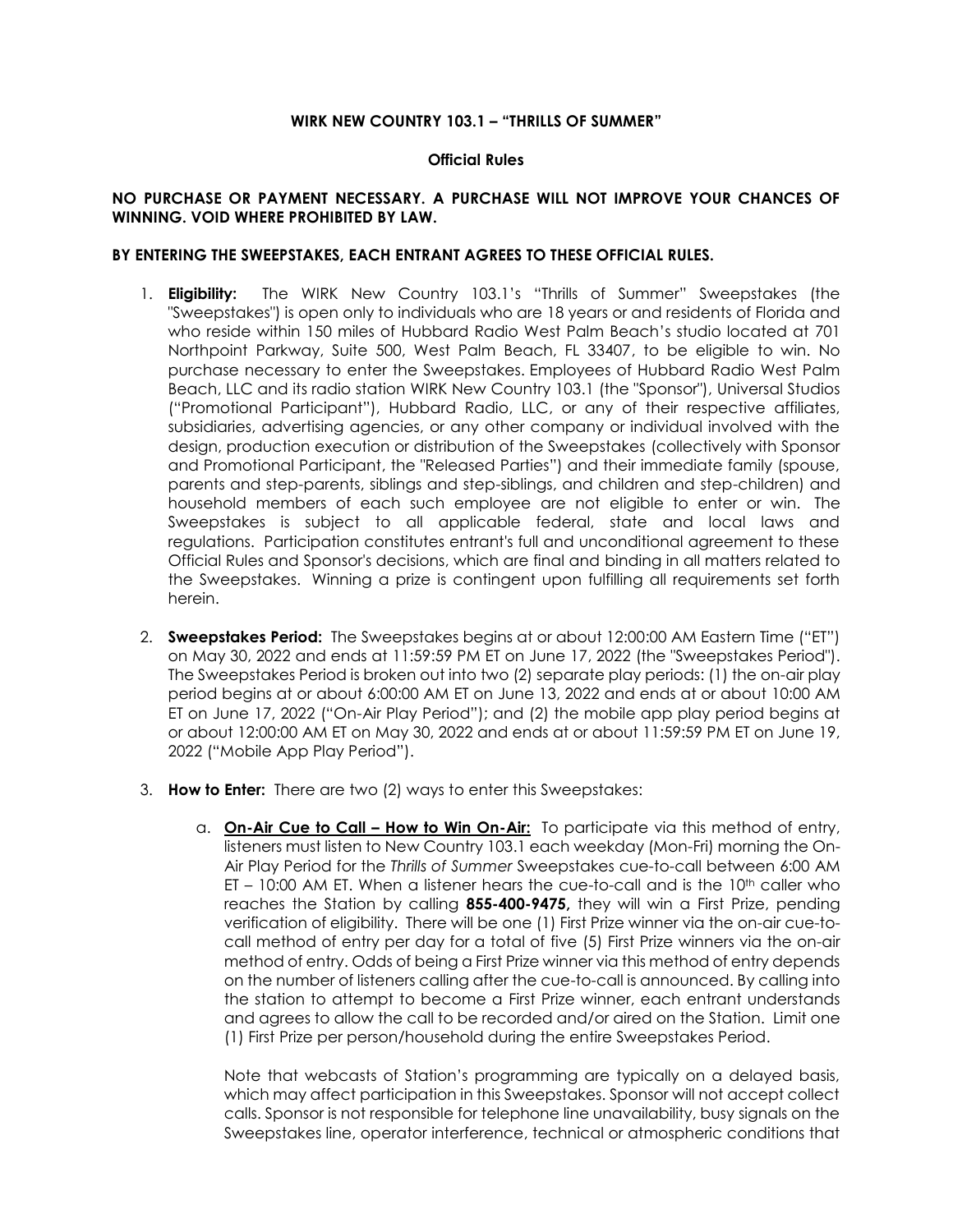disrupt the completion of the phone call, telephone system malfunctions, or any other telephone problems which may or may not result from this Sweepstakes.

OR:

**b. Mobile App:** To enter via this method of entry, listeners must register on the WIRK New Country 103.1 Player mobile app ("App") at <http://www.newcountry1031.com/> ("Website"). Then, listen to WIRK New Country 103.1 through the App during the Mobile App Play Period for a minimum of 40 hours during the Mobile App Play Period, to be eligible to receive one (1) entry into the random drawing per 40 hours of listening time. To be entered, each registered listener must also complete and submit an online entry form found on the Sweepstakes description detail page through the App. Limit one (1) entry per person per day.

Sponsor is not responsible for lost, late, incomplete, invalid, unintelligible or misdirected entries, which may be disqualified. Any attempt by any participant to enter by using multiple/different identities, or any other methods may disqualify that participant from winning any prize, at the sole discretion of Sponsor.

**Mobile App Method Random Drawing;** One (1) Grand Prize winner will be selected via a random drawing to be conducted by Sponsor on or about June 20, 2022, from among all eligible online entries received during the entire Sweepstakes Period. Decisions of Sponsor are final and binding. Odds of being the Grand Prize winner via the App method of entry depend on the number of eligible entries that are received during the Mobile App Play Period. The potential Grand Prize winner will be notified by Sponsor via email or telephone on or about the day of the random drawing. Failure to respond to the winner notification within **two (2) days** will be deemed forfeiture of the Grand Prize and an alternate winner may be selected at Sponsor's sole discretion, time permitting. Sponsor is not responsible for email message notifications that are undeliverable or not received, or voicemail messages not received.

4. **Prizes and Approximate Retail Values ("ARV's") – One (1) Grand Prize (**One (1) via the Mobile App method of entry**) –** Four (4) 2-Park 3-Day Park-to-Park tickets for admission to Universal Studios Florida and Universal's Islands of Adventure for Winner and up to three (3) Guests; two (2) nights standard hotel accommodations (one room, quad occupancy – includes room and tax only) at Universal Cabana Bay Beach Resort or another on-site hotel as determined by Universal at its sole discretion; two (2) overnight parking passes at hotel for one vehicle). ARV: \$2,386.32. Grand Prize **expires on November 1, 2022.** If the tickets and travel have not been used prior November 30, 2021, the Grand Prize winner will forfeit their right to the Grand Prize. Travel dates and hotel arrangements may subject to blackout dates. Other restrictions may apply. **Ten (10) First Prize (**Five (5) via the On-air method of entry**) –** Two (2) 2-Park 1-Day Park-to-Park tickets for admission to Universal Studios Florida and Universal's Islands of Adventure for Winner and up to one (1) Guest. One (1) Universal Orlando Resort 1-Day Regular Parking access for Winner and up to one (1) Guest (valid for one (1) vehicle). ARV: \$467.00 each. First Prize tickets **expire on September 1, 2022**. If the tickets have not been used prior to September 1, 2022, the Prize winner will forfeit their right to the Prize.

Tickets are subject to the terms, conditions and restrictions as printed on the tickets. Some restrictions may apply. All elements of the prize must be redeemed at the same time, and no changes will be permitted after confirmation of any redemption. Minor guests, if any, must be accompanied by a parent or legal guardian. **If the Grand Prize Winner is between**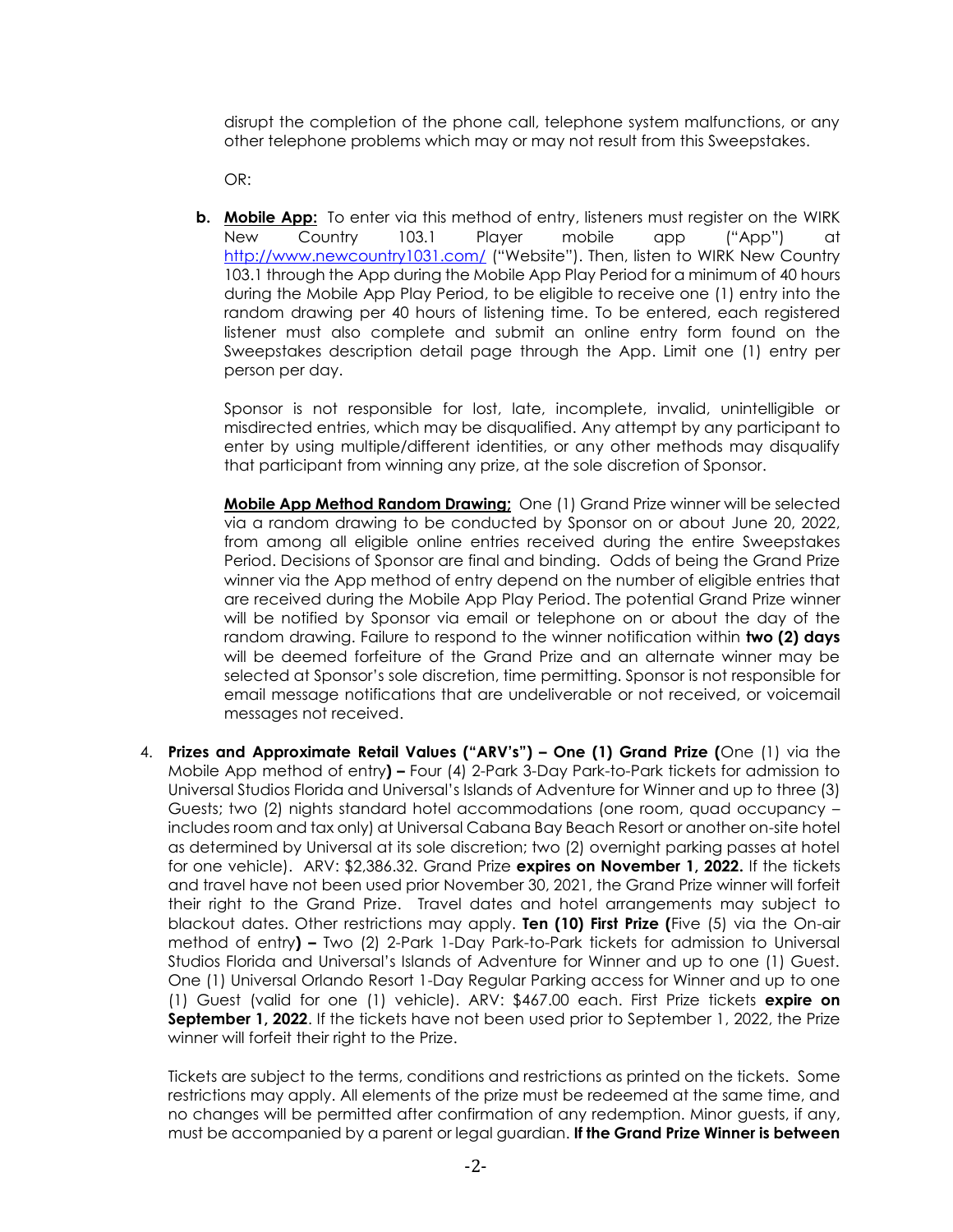**the ages of eighteen (18) and twenty-one (21) years of age, he/she must be accompanied by an adult, who is at least twenty-one (21) years of age in order to check into the hotel.** Any difference between stated ARV and final ARV of prize will not be awarded. Prize consists only of the elements expressly set forth above; no other elements or expenses (including, without limitation, insurance, meals, unspecified ground transportation, phone calls, baggage, gratuities, incidentals, souvenirs, gasoline, etc.) are included in the prize and all such expenses are the sole responsibility of the winner. Theme park tickets are valid during normal operating hours only. Operating hours and availability of attractions and shows are subject to change without notice. Some special events may be separately ticketed. Universal Orlando reserves the right to change the name of all tickets. Unless otherwise indicated, all tickets specifically exclude admission to special or separately ticketed "hard ticket" entertainment events at any of the theme parks, hotels, or within any of the Universal CityWalk venues such as Hard Rock Live® and the Blue Man Group show. Universal City Development Partners, Ltd. d/b/a Universal Orlando Resort ("Universal Orlando") is a prize supplier only in this Sweepstakes, is not a sponsor of this Sweepstakes and is not responsible for the administration of the Sweepstakes, the collection of entries, or the selection of any winner. Any disputes, claims, and causes of action against Universal Orlando arising out of or relating to any person's use of or participation in any prize provided by Universal Orlando shall be resolved by applying the laws of Florida, without regard to conflict of laws provisions therein, and shall be solely and exclusively brought in state or federal courts within Orange County, Florida. Such claims shall be resolved individually, without resort to any form of class action, and all such claims shall be limited to actual out-of-pocket costs incurred, but in no event to include attorneys' fees.

In connection with any visit to Universal Orlando Resort, please be advised that Universal's policies, CDC guidelines, and the recommendations of health officials must be followed. Please note that any public location where people are present provides an inherent risk of exposure to COVID-19, and Universal cannot guarantee that any person will not be exposed during a visit.

Prizes consist of only those items specifically listed as part of the prize. No cash or other substitution allowed by winner, but Sponsor may substitute the prize, or any portion thereof, for a prize of equal or greater value at Sponsor's sole discretion for any reason. All local, state, and federal taxes on the Prize are Winner's sole responsibility. The winner is responsible for applicable taxes and fees. The prize is non-assignable and nontransferable. Sponsor reserves the right, in its sole discretion, to substitute the prize for one of equal or greater value, for any reason. Prize consists of only those items specifically listed as part of the Prize. The winner must meet the eligibility requirements as set forth in Paragraph 1 of these Official Rules. Winner is responsible for paying all applicable income taxes associated with accepting their Prize.

The Prize winners must meet the eligibility requirements as set forth in Paragraph 1 of these Official Rules. Prize winners will be required to sign a liability and/or publicity release ("Prize Release") prior to issuance of a prize, and complete a W9 tax form. A 1099 form will be submitted to all appropriate taxing authorities, and by signing a Prize Release, the Prize winner accepts the Prize, and even if the Prize winner does not use the Prize, he/she will be responsible for the applicable taxes.

5. **Claiming the Prize:** Upon winner verification, **as a condition of being named an official winner,** each potential winner must claim his/her prize in person at WIRK New Country 103.1 located at 701 Northpoint Parkway, Suite 500, West Palm Beach, FL 33407, during normal business hours (Monday-Friday, 9:00 a.m. to 5:00 p.m.) within **five (5) business days** of the day he or she wins to verify that he/she is the qualified winner and may be required to sign a Publicity and Liability Release ("Release") upon (and as a condition of) picking up the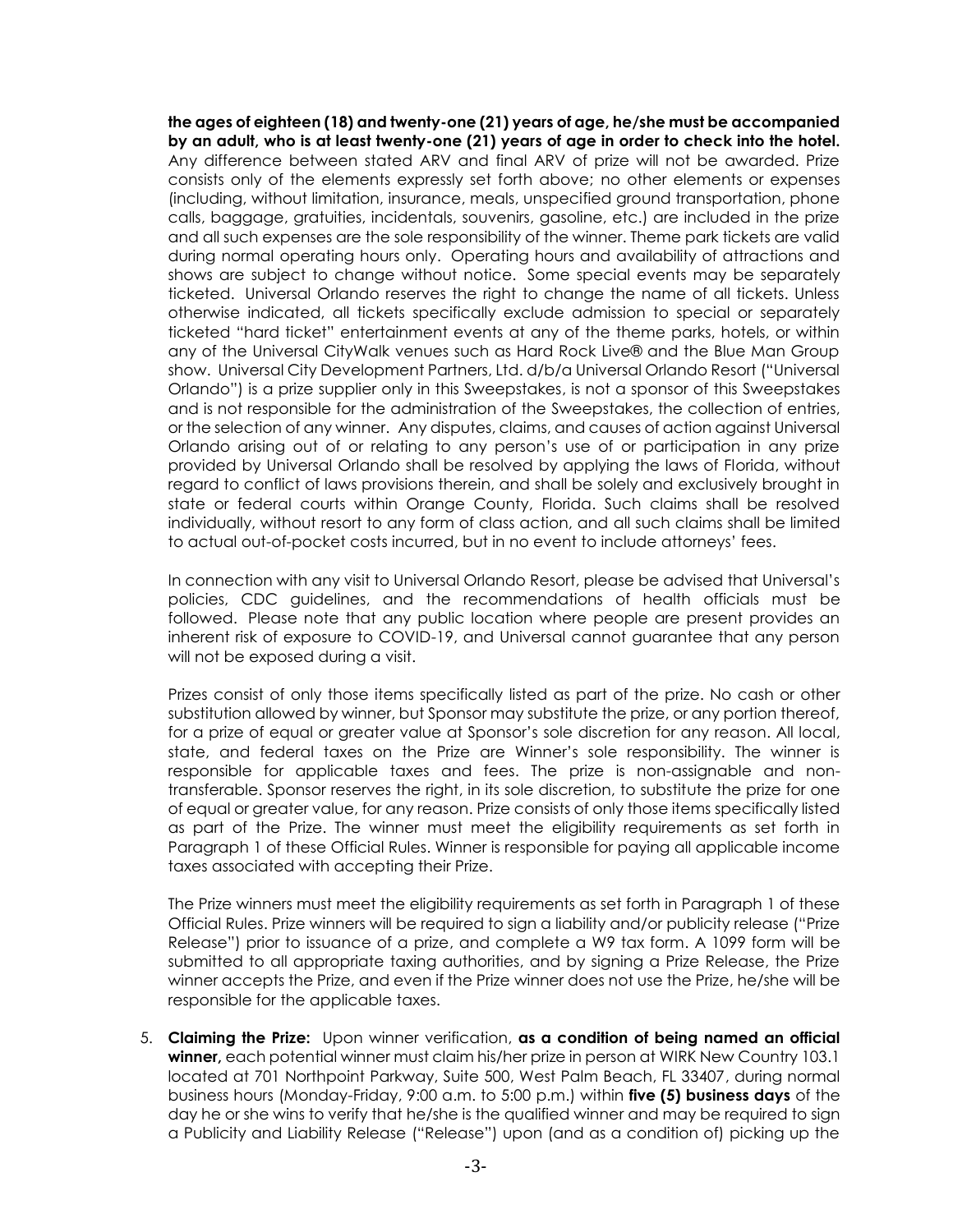Prize. Failure to comply with this deadline shall be deemed to be the winner's forfeiture of his or her right to claim the Prize. The winner must prove he or she is a qualified winner by presenting acceptable identification (e.g., state driver's license; state issued identification card; valid passport with address verification; or birth certificate with social security card and photo identification and address verification).

- 6. **Participation Conditions/Release/Consent to use Likeness:** By participating, each participant agrees to: (a) comply with and be bound by these Official Rules and the decisions of the Sponsor which are binding and final in all matters relating to this Sweepstakes; (b) release and hold harmless the Released Parties from and against any and all claims, expenses, and liability, including, but not limited to, negligence and damages of any kind to persons and property, including, but not limited to, invasion of privacy (under appropriation, intrusion, public disclosure of private facts, false light in the public eye or other legal theory), defamation, slander, libel, violation of right of publicity, infringement of trademark, copyright or other intellectual property rights, property damage, or death or personal injury arising out of or relating to a participant's participation in this Sweepstakes, and acceptance or use or misuse of prize; (c) indemnify, defend and hold harmless the Released Parties from and against any and all claims, expenses, and liabilities (including reasonable attorney's fees) arising out of or relating to an entrant's participation in the Sweepstakes and/or entrant's acceptance, use or misuse of prize; and (d) allow Sponsor's use for promotional purposes of his/her likeness, voice and/or address (city/state) without any additional compensation.
- 7. **General Conditions:** Sponsor reserves the right to cancel, suspend and/or modify the Sweepstakes, or any part of it, for any reason whatsoever, including, without limitation, fire, flood, natural or man-made epidemic of health or other means, earthquake, explosion, labor dispute or strike, act of God or public enemy, satellite or equipment failure, riot or civil disturbance, terrorist threat or activity, war (declared or undeclared) or any federal state or local government law, order, or regulation, public health crisis, order of any court or jurisdiction or if any fraud, technical failures or any other factor beyond Sponsor's reasonable control impairs the integrity or proper functioning of the Sweepstakes, as determined by Sponsor in its sole discretion. Sponsor reserves the right, in its sole discretion, to disqualify any individual it finds to be tampering with the participation process or the operation of the Sweepstakes or to be acting in violation of these Official Rules or any other promotion or in an unsportsmanlike or disruptive manner. Any attempt by any person to deliberately undermine the legitimate operation of the Sweepstakes may be a violation of criminal and civil law, and, should such an attempt be made, Sponsor reserves the right to seek damages from any such person to the fullest extent permitted by law. Only the type and quantity of prizes described in these Official Rules will be awarded. The invalidity or unenforceability of any provision of these rules shall not affect the validity or enforceability of any other provision. In the event that any provision is determined to be invalid or otherwise unenforceable or illegal, these rules shall otherwise remain in effect and shall be construed in accordance with their terms as if the invalid or illegal provision were not contained herein. Sponsor's failure to enforce any term of these Official Rules shall not constitute a waiver of that provision.
- 8. **Limitations of Liability:** The Released Parties as set forth above are not responsible for: (1) any incorrect or inaccurate information, whether caused by entrants, printing errors or by any of the equipment or programming associated with or utilized in the Sweepstakes; (2) technical failures of any kind, including, but not limited, to malfunctions, interruptions or disconnections in phone lines or network hardware or software; (3) unauthorized human intervention in any part of the participation process or the Sweepstakes; (4) technical or human error which may occur in the administration of the Sweepstakes or the processing of phone calls; or (5) any injury or damage to persons or property which may be caused,